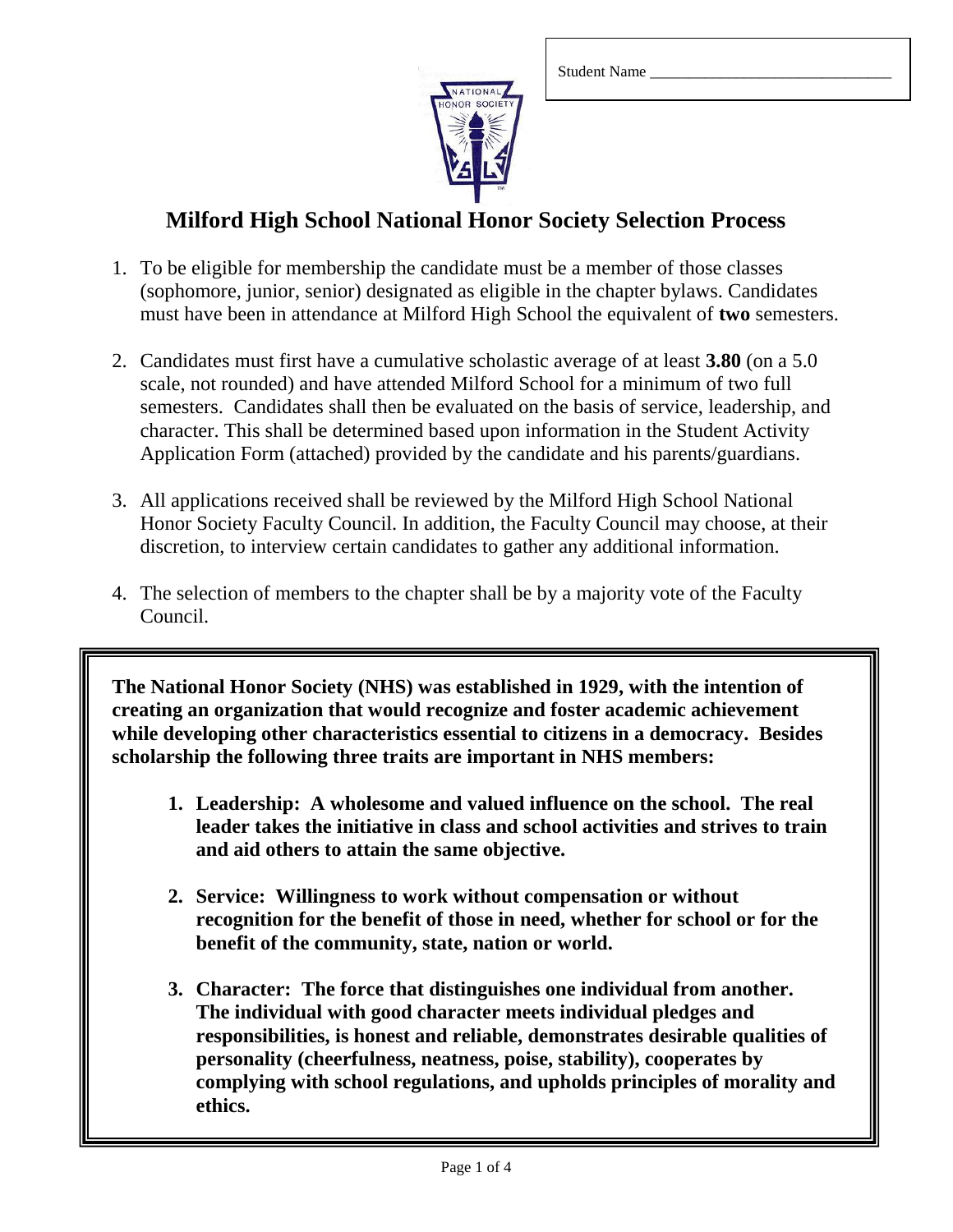# **Milford High School National Honor Society Application Process**

Fill out the attached Student Activity Information Form. Please type or print legibly; applications that cannot be readily understood will not be accepted. Completed applications must be received by Mr. Chambers no later than **Thursday, February 20** . **Applications received after this date will not be considered for membership.**

# **Milford High School Chapter of the National Honor Society Application Deadline: Thursday, February 20, by 3:30 pm**

**Directions:** Answer all questions to the best of your ability and follow the instructions completely. Be careful not to duplicate your responses. The selection of NHS members will be influenced by the completeness of replies, neatness, legibility, and demonstrated ability to follow instructions. **Please type or print using black or blue ink. Completion of this form does not guarantee selection.**

#### **I. Administrative Information**

| Name<br><u> 1980 - Jan Barbara, Amerikaansk politik (</u> † 1920) |                                 |
|-------------------------------------------------------------------|---------------------------------|
| Graduation Year ____________________________                      | Cumulative GPA <u>contracts</u> |
|                                                                   | Telephone # _________________   |
|                                                                   |                                 |

**II. Co-curricular Activities -** List all activities in which you have participated during high school. Include clubs, teams, musical groups, etc., and major accomplishments in each.

| <b>Activity</b> | Year |                 |    |    | <b>Accomplishments</b> |  |
|-----------------|------|-----------------|----|----|------------------------|--|
|                 | 9    | 10 <sup>°</sup> | 11 | 12 |                        |  |
|                 |      |                 |    |    |                        |  |
|                 |      |                 |    |    |                        |  |
|                 |      |                 |    |    |                        |  |
|                 |      |                 |    |    |                        |  |
|                 |      |                 |    |    |                        |  |
|                 |      |                 |    |    |                        |  |
|                 |      |                 |    |    |                        |  |
|                 |      |                 |    |    |                        |  |
|                 |      |                 |    |    |                        |  |
|                 |      |                 |    |    |                        |  |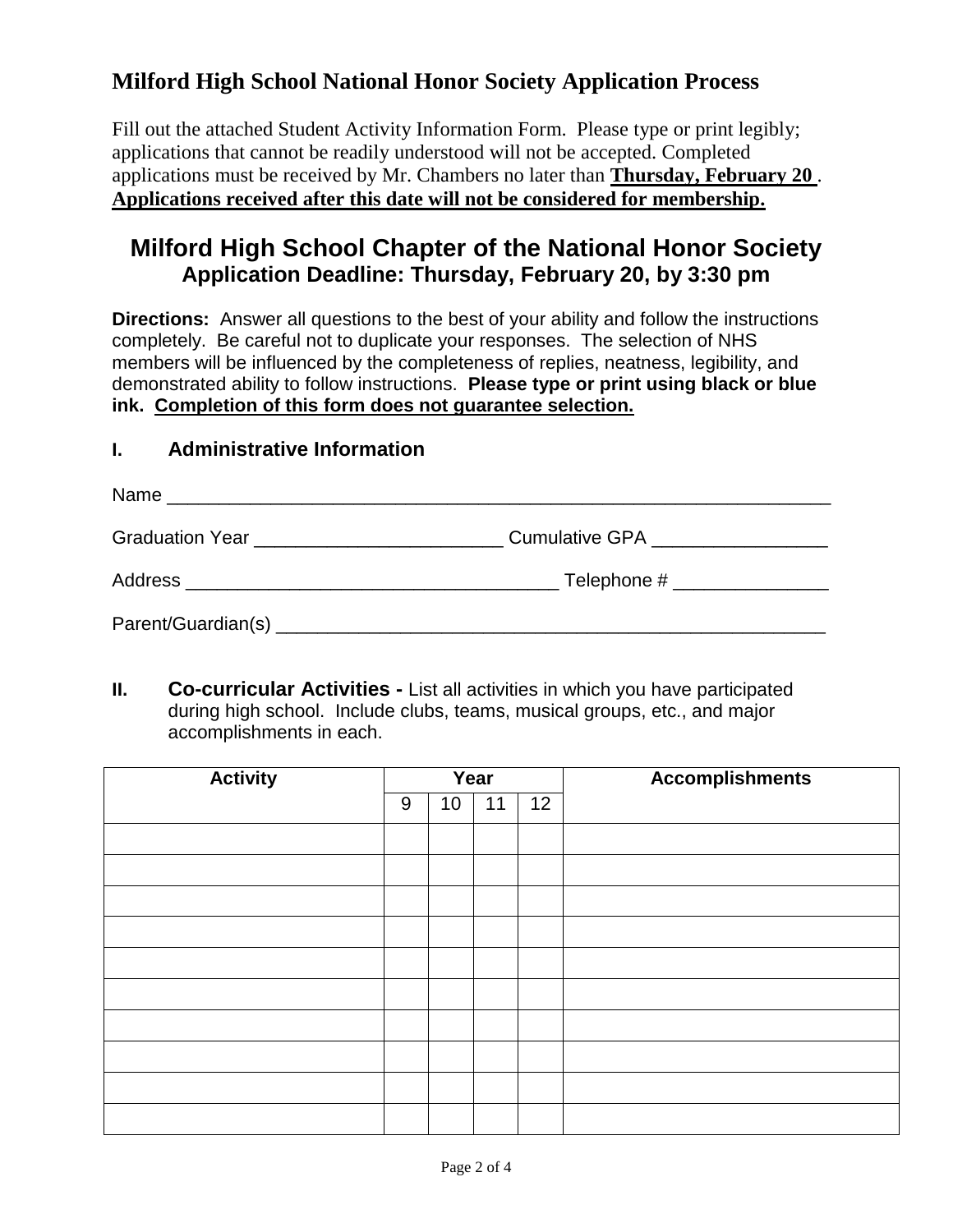**III.** Leadership Positions - List all elected or appointed leadership positions held in school, community, or work activities. Only those positions in which you were directly responsible for directing or motivating others should be included. For example, elected student body, class, or club officer; committee chairperson; team captain; newspaper editor; work area manager; or community leader.

| <b>Organization</b> | Year |    |    |    | <b>Accomplishments</b> |  |
|---------------------|------|----|----|----|------------------------|--|
|                     | 9    | 10 | 11 | 12 |                        |  |
|                     |      |    |    |    |                        |  |
|                     |      |    |    |    |                        |  |
|                     |      |    |    |    |                        |  |
|                     |      |    |    |    |                        |  |
|                     |      |    |    |    |                        |  |
|                     |      |    |    |    |                        |  |
|                     |      |    |    |    |                        |  |
|                     |      |    |    |    |                        |  |

**IV. Service Activities -** List service activities in which you have participated. These can be service projects done with a group either in or out of school, or done as individual projects performing service. Generally speaking, service activities are those which are done for or on behalf of others (not including immediate family members) for which no compensations (monetary or other) has been given. Please list the name of an adult supervisor who can verify your participation in each activity.

| <b>Activity</b> | Year |    |    |    | <b>Adult Sponsor &amp; Phone #</b> |
|-----------------|------|----|----|----|------------------------------------|
|                 | 9    | 10 | 11 | 12 |                                    |
|                 |      |    |    |    |                                    |
|                 |      |    |    |    |                                    |
|                 |      |    |    |    |                                    |
|                 |      |    |    |    |                                    |
|                 |      |    |    |    |                                    |
|                 |      |    |    |    |                                    |
|                 |      |    |    |    |                                    |
|                 |      |    |    |    |                                    |
|                 |      |    |    |    |                                    |